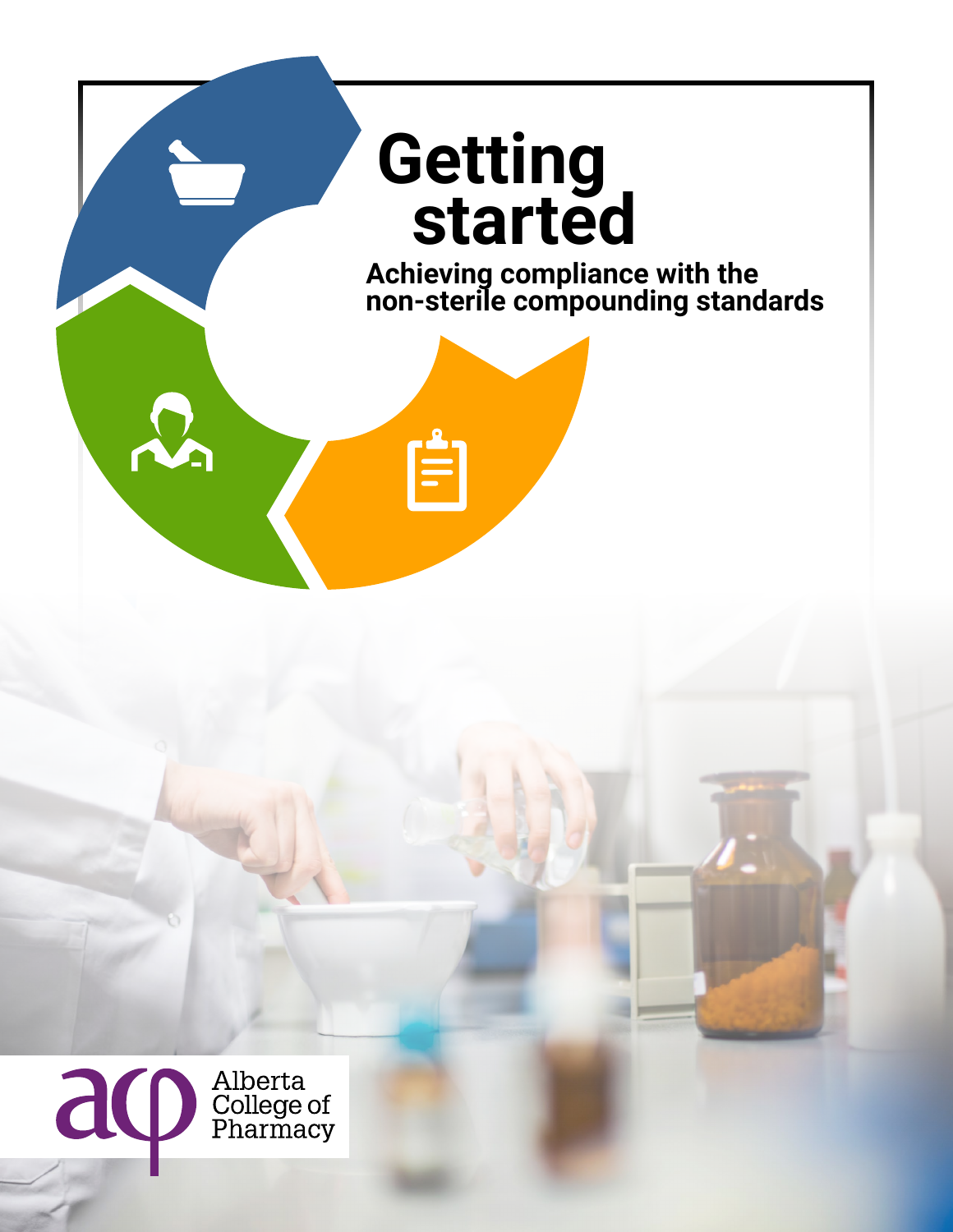

## Assessing risk and gaps

## *What compounds are you making or planning to make? Are changes to your infrastructure necessary?*

- Review the [Standards for Pharmacy Compounding of Non-sterile Preparations](https://abpharmacy.ca/standards-practice) (SPCNP) and Guidance Document [for Pharmacy Compounding of Non-sterile Preparations](https://abpharmacy.ca/standards-practice) (GPCNP) and complete a gap analysis of all areas to assist with planning/prioritizing overall implementation.
- Identify the compounding supervisor who will develop, organize and oversee all activities (GPCNP 5.1.2).
- Identify all personnel who will require skills and training assessment (GPCNP 5.1.3-5.2.2).
- Determine what non-sterile compounded preparations and services you are providing.
- Use the algorithm (GPCNP Diagram 1) to identify the levels of requirements for the compounds you are preparing (GPCNP 4.1-4.3).
	- Complete a risk assessment for each non-sterile compound that you are preparing.
	- Ensure the master formulations are comprehensive and evidence-based with Safety Data Sheets (SDS) for each chemical used (GPCNP 6.2).
	- Refer to the National Institute for Occupational Safety and Health (NIOSH) list and SDS for Workplace Hazardous Materials Information System (WHMIS) and Globally Harmonized System (GHS) Health Hazards (Section 2 of the SDS) to determine the level of risk to the compounding personnel (GPCNP 4.3).
	- Identify the need for (and sources for) personal protective equipment (PPE) and safety equipment (GPCNP 9.4, 9.2.3)
- Have a pharmacist review and approve Beyond-Use Dates (BUDs) for all compounds as a part of the risk assessment (GPCNP 6.1.1).
- Determine the gaps for which additional training (compounding and cleaning personnel) will be needed.
- Determine the gaps for which facility improvements are required, given the time and planning needed to make structural changes.
- Identify the cleaning supplies required and identify suppliers.
- Identify the need for policies and procedures regarding staff compliance with hygiene requirements (e.g., no makeup, no jewelry, suitable work clothing, etc.)
- Develop and implement an action plan to address identified gaps.
	- Plan for risk mitigation where possible in the interim (GPCNP 9).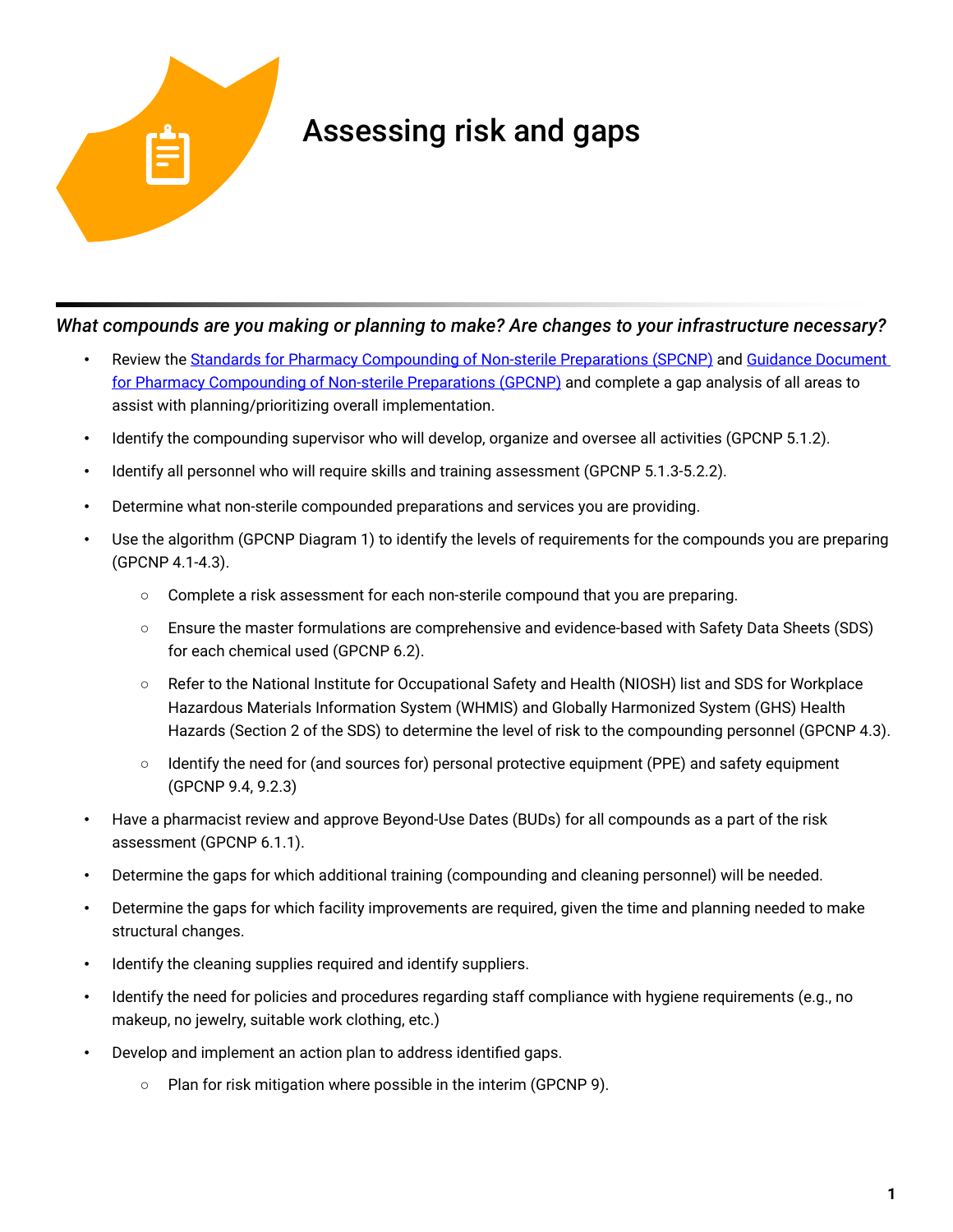

## Compounding and cleaning, personnel training, and quality assurance

*What kind of training, evidence of and assessment of training, and policies and procedures do you have in place to support you in meeting the standards?*

- Review policies and procedures and identify gaps based on the findings from Priority 1.
- Refer to the checklist regarding responsibilities for pharmacy personnel (regulated and non- regulated) and delineate these responsibilities. Note the responsibilities for non-hazardous and hazardous non-sterile compounding (GPCNP 5.2.1 and 5.2.1.1).
- Assess the skills required for cleaning personnel (GPCNP 5.2.2).
- Complete the skills assessment checklist and determine the document skills training program required to address gaps and maintain quality practice.
- Revise or develop policies and procedures including a quality assurance program (GPCNP 7.6). Ensure that your quality assurance program addresses
	- verification and maintenance of equipment,
	- environmental control of facilities and primary engineering control,
	- environmental monitoring of chemical contamination for hazardous products, and
	- quality assurance of compounded non-sterile preparations (protocol, compliance with prescription, and documentation).
- Ensure your policies and procedures address proper hygiene for personnel (GPCNP Template 1, 6.5).
- Master formulation records should include all necessary information to compound a non-sterile preparation (GPCNP Template 2).
- Ensure that near misses, drug incident and accident reporting, investigation, and follow up are addressed (GPCNP Template 3, 9.4).
- For hazardous compounding, ensure that procedures for receiving, unpacking, and storing hazardous products as well as a waste management program are established and documented (SPCNP 9.5; GPCNP 9.1.4-9.1.5.).